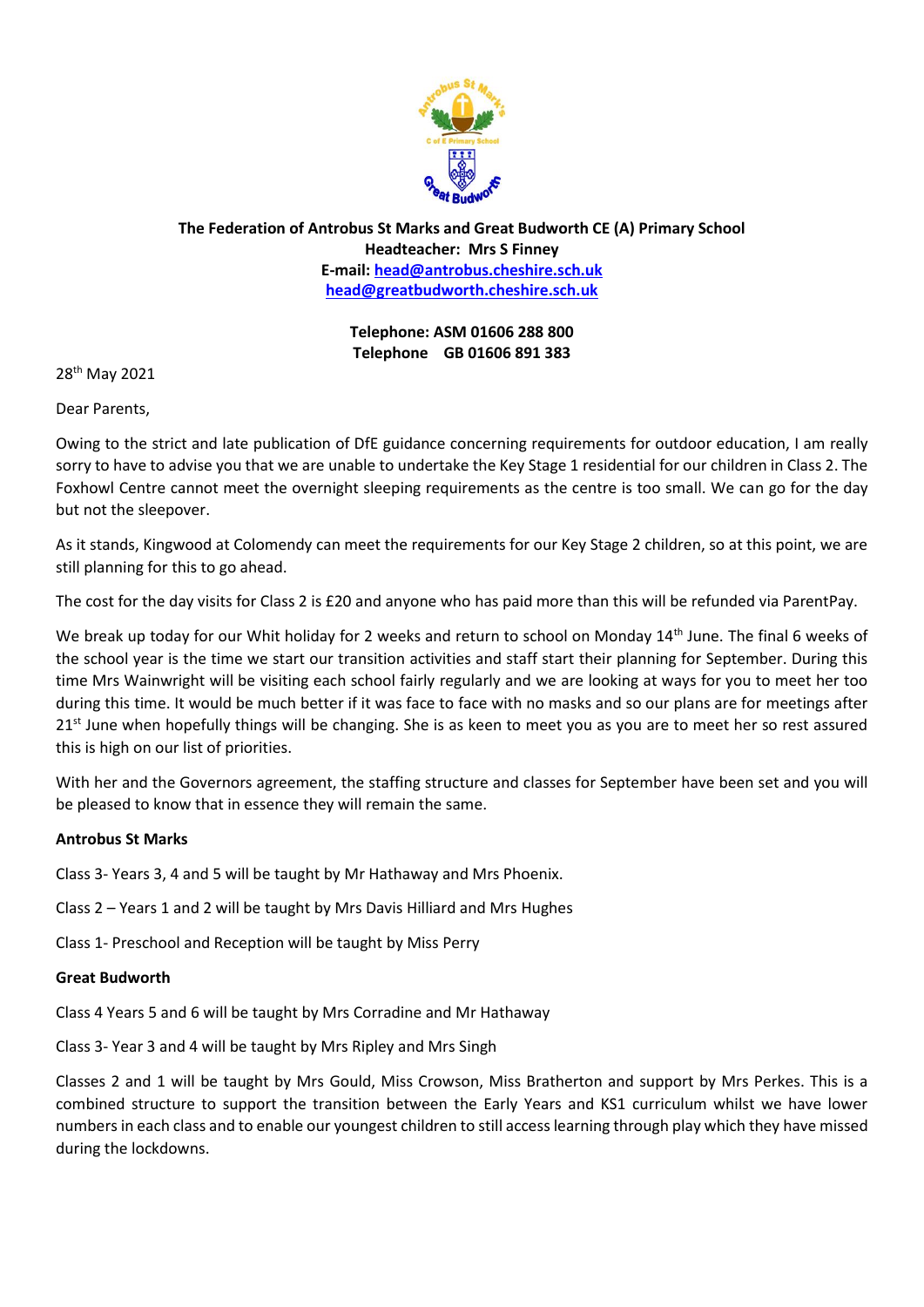At the moment, we haven't any guidance as to whether schools will be opening up after  $21^{st}$  June either indoor or outdoor to allow parents to share in our final events of the year such as Sports Day, Grandparents Day, Leavers Service etc. So, whilst we have dates in our diary, the events are being planned within the guidance as it stands now.

Both schools return on 14<sup>th</sup> for a healthy school's week and Sports Day at Great Budworth will be held during this week. We can hold it in our bubbles, separated on the field, but unfortunately with no spectators' present. We will film what we can and then upload it for you to watch at home. There are lots of other exciting activities planned for this week across both schools and letters have been sent out earlier detailing all that is happening. Please make a note of when children are required to come into school in their PE kits.

Shirley has kindly lent us the ribbons for the Maypole so we will be dancing round the Maypole after half term tooand of course filming this for you to see.

Both schools have plans for a Science week, involving some Forensic sessions, a French Day with Madame Ireland, and an arts week so lots to look forward to when we return.

Finally, I wish you all a safe and happy holiday. I know many have planned to go away and if you don't already, may I suggest you acquire and do some lateral flow tests so that you have the added assurance they bring when mixing more with other people and in other places than those we have been restricted to for so long?

The email will be monitored during the holiday should anyone need to alert us to a confirmed case of Coronavirus: covid@greatbudworth.cheshire.sch.uk

Kind Regards

Sandra A. Finney Headteacher



# **w/e 21.5.21 GB**

Tiggy- for enthusiasm for Forest School

Seth- making a huge effort with all his work.

Mia, Josh, Riley for attaining their pen passes

Sarah and Seth 33 club times tables award

Aiden 44 club times table award

Tommy- getting used to wearing his new glasses and red level reading award.

Josh- moving up a level with reading

Orla- building a fantastic birds-nest in Forest School

# **w/e 21.5.21 ASM**

Romilly increased confidence in Maths.

Elizabeth S- great enthusiasm in Forest School.

Oscar- gaining confidence in Maths.

Cadell amazing effort in writing

Class 1- all reaching their Bike-ability level 1 award.